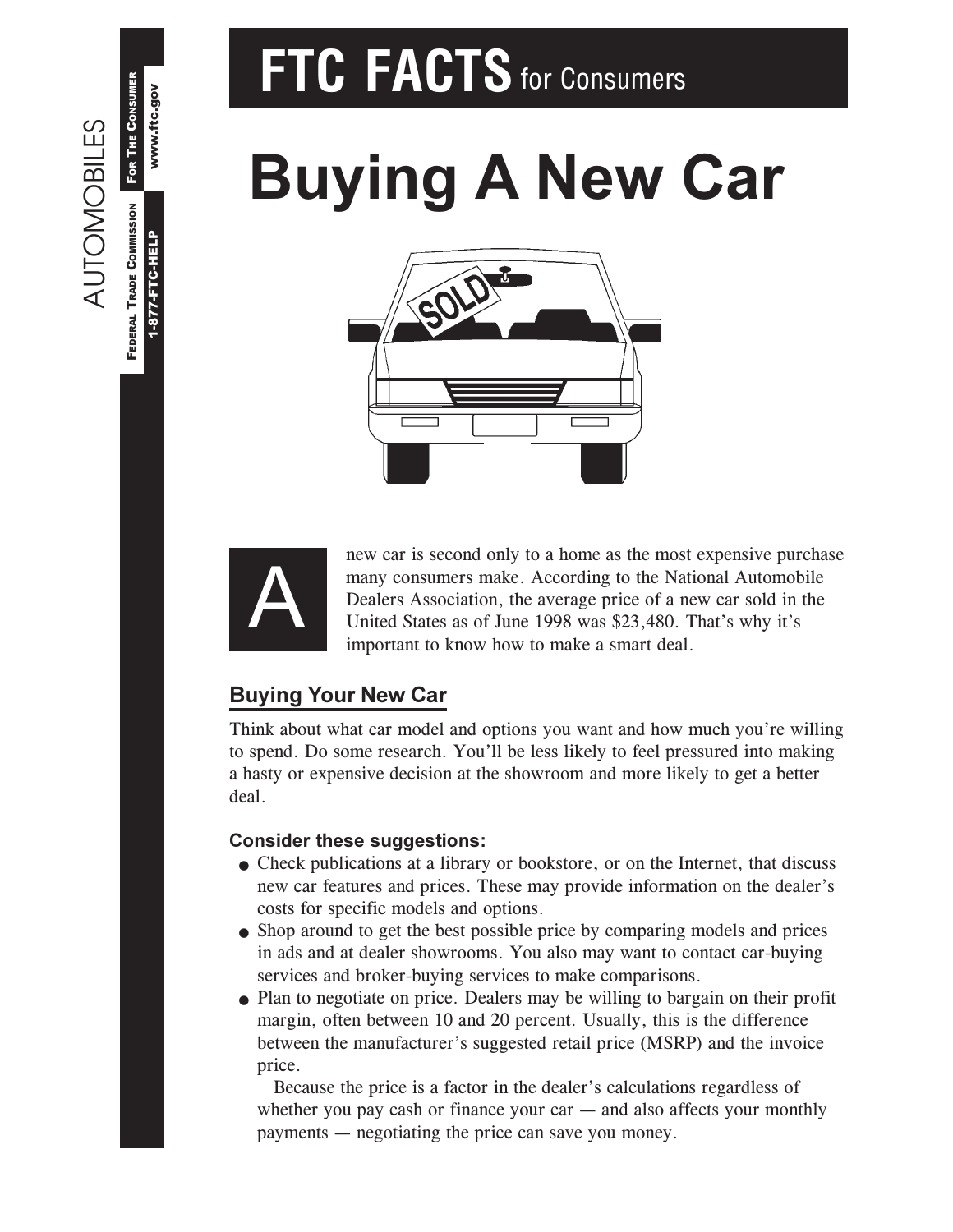## **Facts for Consumers**

• Consider ordering your new car if you don't see what you want on the dealer's lot. This may involve a delay, but cars on the lot may have options you don't want  $-$  and that can raise the price. However, dealers often want to sell their current inventory quickly, so you may be able to negotiate a good deal if an in-stock car meets your needs.

#### **Learning the Terms**

Negotiations often have a vocabulary of their own. Here are some terms you may hear when you're talking price.

- Invoice Price is the manufacturer's initial charge to the dealer. This usually is higher than the dealer's final cost because dealers receive rebates, allowances, discounts, and incentive awards. Generally, the invoice price *should* include freight (also known as destination and delivery). If you're buying a car based on the invoice price (for example, "at invoice," "\$100 below invoice," "two percent above invoice") and if freight is already included, make sure freight isn't added again to the sales contract.
- Base Price is the cost of the car without options, but includes standard equipment and factory warranty. This price is printed on the Monroney sticker.
- Monroney Sticker Price (MSRP) shows the base price, the manufacturer's installed options with the manufacturer's suggested retail price, the manufac-turer's transportation charge, and the fuel economy (mileage). Affixed to the car window, this label is required by federal law, and may be removed only by the purchaser.
- Dealer Sticker Price, usually on a supplemental sticker, is the Monroney sticker price plus the suggested retail price of dealer-installed options, such as additional dealer markup (ADM) or additional dealer profit (ADP), dealer preparation, and undercoating.

### **Financing Your New Car**

If you decide to finance your car, be aware that the financing obtained by the dealer, even if the dealer contacts lenders on your behalf, may not be the best deal you can get. Contact lenders directly. Compare the financing they offer you with the financing the dealer offers you. Because offers vary, shop around for the best deal, comparing the annual percentage rate (APR) and the length of the loan. When negotiating to finance a car, be wary of focusing only on the monthly payment. The total amount you will pay depends on the price of the car you negotiate, the APR, and the length of the loan.

Sometimes, dealers offer very low financing rates for specific cars or models, but may not be willing to negotiate on the price of these cars. To qualify for the special rates, you may be required to make a large down payment. With these conditions, you may find that it's sometimes more affordable to pay higher financing charges on a car that is lower in price or to buy a car that requires a smaller down payment.

Before you sign a contract to purchase or finance the car, consider the terms of the financing and evaluate whether it is affordable. Before you drive off the lot, be sure to have a copy of the contract that both you and the dealer have signed and be sure that all blanks are filled in.

Some dealers and lenders may ask you to buy credit insurance to pay off your loan if you should die or become disabled. Before you buy credit insurance, consider the cost, and whether it's worthwhile. Check your existing policies to avoid duplicating benefits. Credit insurance is not required by federal law. If your dealer requires you to buy credit insurance for car financing, it must be included in the cost of credit. That is, it must be reflected in the APR.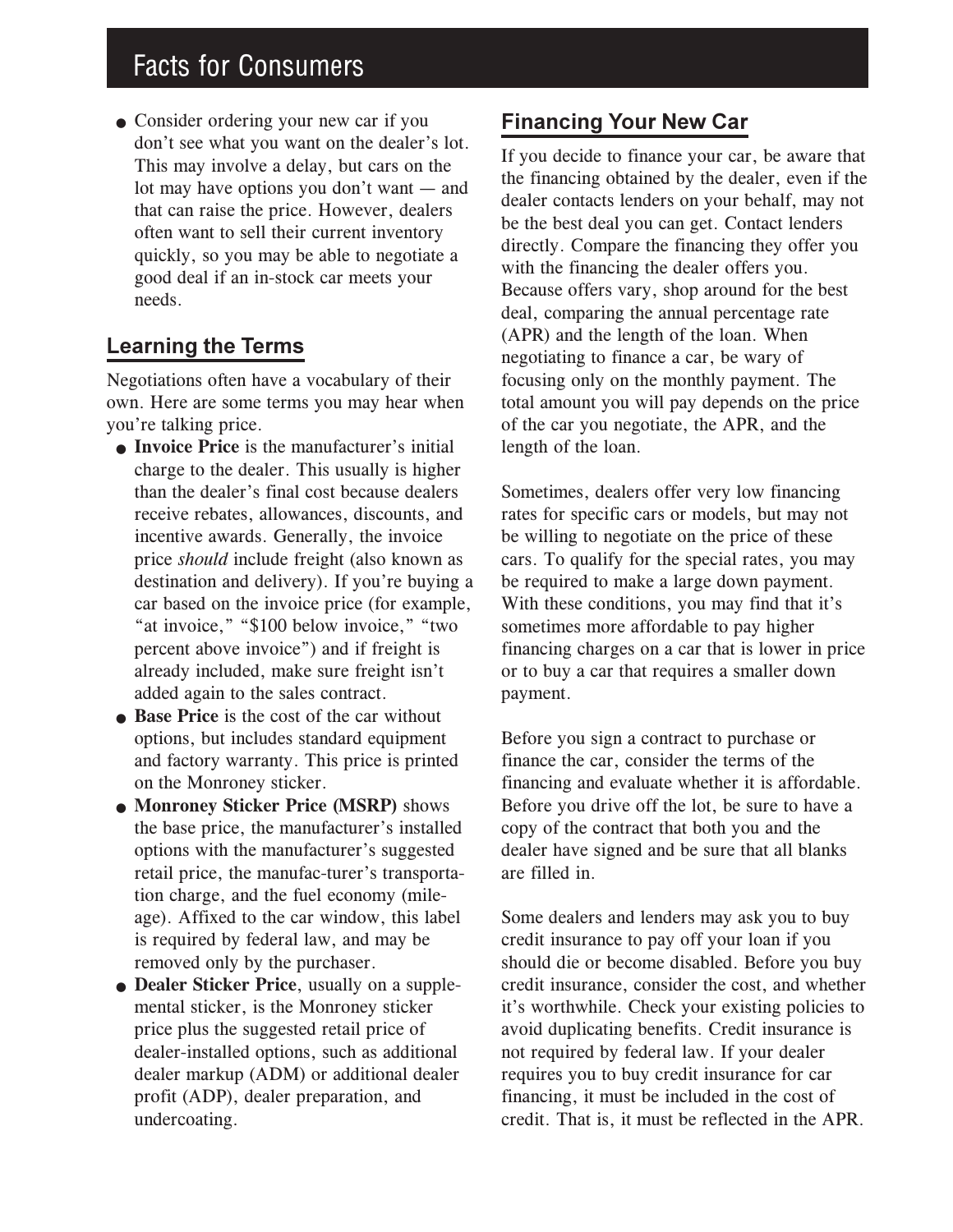Your state Attorney General also may have requirements about credit insurance. Check with your state Insurance Commissioner or state consumer protection agency.

#### **Trading in Your Old Car**

Discuss the possibility of a trade-in only after you've negotiated the best possible price for

your new car and after you've researched the value of your old car. Check the library for reference books or magazines that can tell you how much it is worth. This information may help you get a better price from the dealer. Though it may take longer to sell your car yourself, you generally will get more money than if you trade it in.

| bargaining room.                                                                 |                       |                      |
|----------------------------------------------------------------------------------|-----------------------|----------------------|
| <b>Model</b>                                                                     | <b>Base Price</b>     |                      |
| <b>Options:</b>                                                                  | <b>Invoice Price*</b> | <b>Sticker Price</b> |
| Transmission: Automatic __ Manual __                                             |                       |                      |
|                                                                                  |                       |                      |
|                                                                                  |                       |                      |
| Audio System:<br>AM-FM w/cassette w/CD                                           |                       |                      |
| Brakes: Antilock __ Power-assisted __                                            |                       |                      |
|                                                                                  |                       |                      |
| Seats: Power __ Heated __ Leather __                                             |                       |                      |
| Rear Window: Wiper Defroster                                                     |                       |                      |
| <b>Wheels and Tires:</b>                                                         |                       |                      |
| All Season Tires                                                                 |                       |                      |
| Mirrors and Lights:<br>Illuminated Dual Vanity Mirrors<br>Exterior Power Mirrors |                       |                      |
|                                                                                  |                       |                      |
|                                                                                  |                       |                      |
|                                                                                  |                       |                      |
|                                                                                  |                       |                      |
|                                                                                  |                       |                      |
| Other:                                                                           |                       |                      |
|                                                                                  |                       |                      |
|                                                                                  |                       |                      |

\*You can get the invoice price by looking at the dealer's invoice or reviewing car publications.